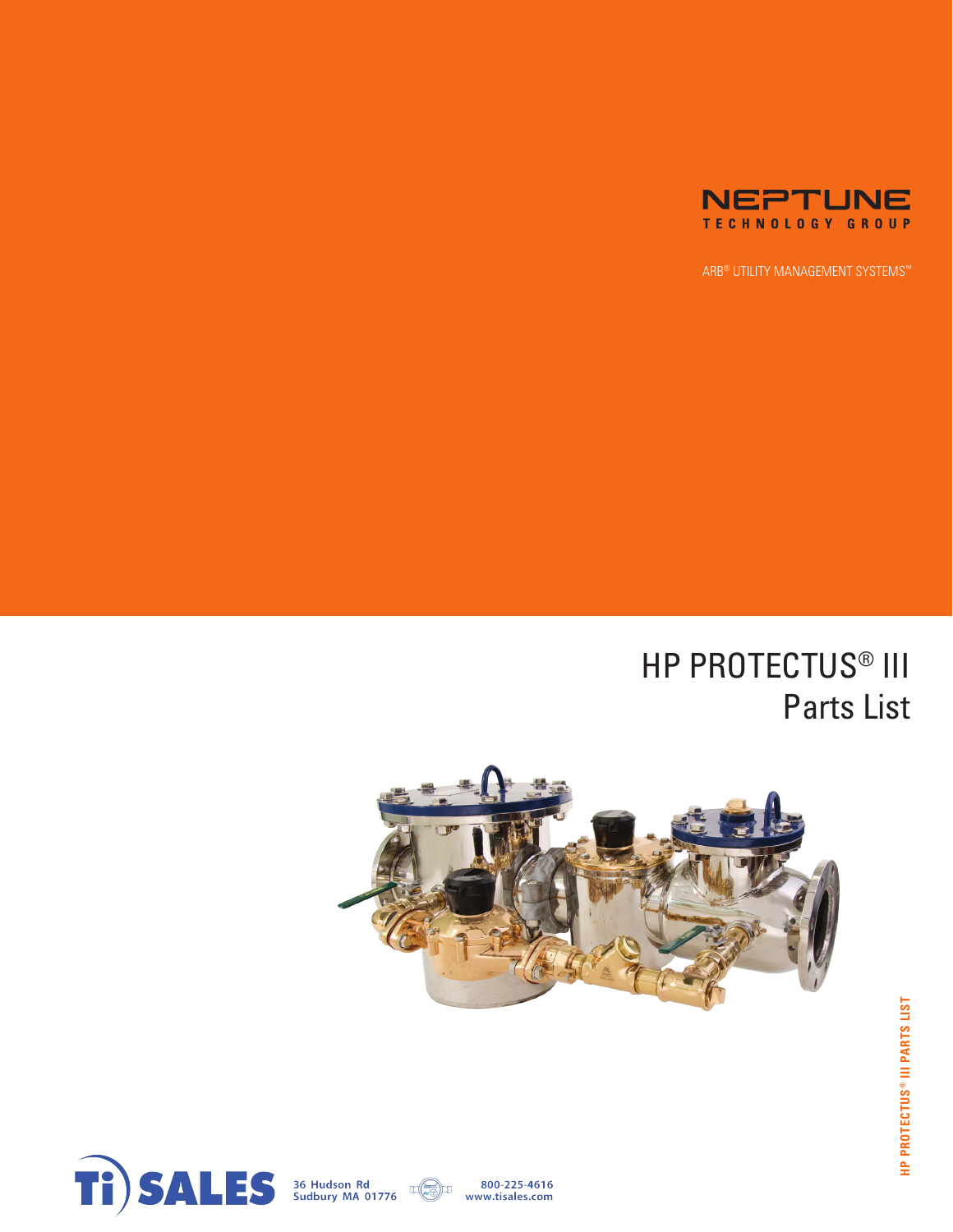|                |                                | 4"            | 6''           | 8''           | 10"           |
|----------------|--------------------------------|---------------|---------------|---------------|---------------|
| 3              | Meter Cover O-Ring             | 8316-271      | 8316-272      | 8316-272      | 8316-272      |
| 4              | <b>Strainer Element</b>        | 11462-001     | 11462-002     | 11462-003     | 11462-004     |
| 5              | Main Line Valve                | 9760-100      | 9760-200      | 9760-300      | 9760-300      |
| 6              | Flush Port Pipe Plug           | 8315-037      | 8315-038      | 8315-038      | 8315-038      |
| $\overline{7}$ | Meter Valve Cover              | 11705-101     | 11705-201     | 11705-301     | 11705-301     |
| 8              | <b>Strainer Body Cover</b>     | 11957-101     | 11957-201     | 11957-301     | 11957-401     |
| 9              | 90° Elbow                      | 8385-203      | 8385-201      | 8385-202      | 8385-202      |
| 10             | Victaulic Coupling             | 60720-001     | 60720-002     | 60720-003     | 60720-007     |
| 10             | Victaulic Coupling (S/S Bolts) | 60720-008     | 60720-009     | 60720-010     | 60720-011     |
| 11             | Meter Cover Bolts (S/S)        | 8329-426 (8)  | 8329-405 (12) | 8329-405 (12) | 8329-405 (12) |
| 12             | <b>Strainer Cover Bolts</b>    | 8307-029 (8)  | 8307-036(12)  | 8307-031 (16) | 8307-031 (20) |
| 12             | Strainer Cover Bolts (S/S)     | 8307-032 (8)  | 8307-037(12)  | 8307-034 (16) | 8307-034 (20) |
| 13             | Strainer Cover Washers (S/S)   | 8568-028 (16) | 8568-036 (24) | 8568-034 (32) | 8568-034 (40) |
| 14             | <b>Strainer Cover Nuts</b>     | 8545-411 (8)  | 8545-410 (12) | 8545-424 (16) | 8545-424 (20) |
| 14             | Strainer Cover Nuts (S/S)      | 8545-416 (8)  | 8545-427 (12) | 8545-430 (16) | 8545-430 (20) |
| 15             | Strainer Cover O-Ring          | 8316-312      | 8316-311      | 8316-309      | 8316-310      |
| 16             | Valve Cover Bolts              | 8329-509 (8)  | 8307-009 (8)  | 8307-029 (8)  | 8307-029      |
| 16             | Valve Cover Bolts (S/S)        | 8307-019 (8)  | 8307-046 (8)  | 8307-032 (8)  | 8307-032      |
| 17             | Valve Cover Washers            | 616-000 (16)  | 8568-029 (16) | 8568-029      | 8568-029      |
| 17             | Valve Cover Washers (S/S)      | 8568-021 (16) | 8568-023 (16) | 8568-023      | 8568-023      |
|                | Valve Cover Nuts               | 8545-410 (8)  | 8545-410 (8)  | 8545-411      | 8545-411      |
| 18             |                                |               |               |               |               |
| 18             | Valve Cover Nuts (S/S)         | 8545-404 (8)  | 8545-416 (8)  | 8545-416 (8)  | 8545-416 (8)  |
| 19             | Valve Cover Gasket             | 60707-004     | 60707-006     | 60707-008     | 60707-008     |
| 19             | Valve Cover O-Ring             | 8316-306      | 8316-317      | 8316-312      | 8316-312      |
| 20             | Gate Valve                     | 8368-008      | 8368-010      | 8368-011      | 8368-011      |
| 20             | Ball Valve (Lockable LL)       | 8368-822      | 8368-823      | 8368-824      | 8368-824      |
| 20             | Ball Valve (Lockable)          | 8368-803      | 8368-804      | 8368-805      | 8368-805      |
| 21             | <b>Check Valve</b>             | 8368-407      | 8368-408      | 8368-409      | 8368-409      |
| 22             | Check Valve Bolt               |               |               |               |               |
| 23             | <b>Check Valve Washer</b>      |               |               |               |               |
| 24             | <b>Test Tee</b>                | 8386-101      | 8386-102      | 8386-103      | 8386-103      |
| 25             | Test Tee Pipe Plug             | 8315-035      | 8315-036      | 8315-037      | 8315-037      |
| 26             | Oval Flange                    | N/A           | 60708-104     | 60708-204     | 60708-204     |
| 27             | Oval Gasket                    | N/A           | 60709-001     | 60709-002     | 60709-002     |
| 28             | Adjustable Oval Flange         | N/A           | 60711-002     | 60711-001     | 60711-001     |
| 29             | Flange Bolt                    | N/A           | 8307-007 (4)  | 8307-009 (4)  | 8307-009 (4)  |
| 29             | Flange Bolt (S/S)              | N/A           | 8307-019 (4)  | 8307-046 (4)  | 8307-046 (4)  |
| $30\,$         | Flange Washer                  | N/A           | 616-000 (4)   | 2025-000 (4)  | 2025-000 (4)  |
| 30             | Flange Washer (S/S)            | N/A           | 8568-022 (4)  | 8568-023 (4)  | 8568-023 (4)  |
| 31             | Flange Nut                     | N/A           | 41226-000 (4) | 41227-000 (4) | 41227-000(4)  |
| $\frac{31}{5}$ | Flange Nut (S/S)               | N/A           | 8545-404 (4)  | 8545-416 (4)  | 8545-416 (4)  |
| 32             | Pack Joint                     | N/A           | 8374-614      | 8374-615      | 8374-615      |
| 33             | <b>Coupling Assembly</b>       | 60700-102     |               |               |               |
| 34             | <b>Threaded Nipple</b>         | 8314-404      | 8314-607      | 8314-701      | 8314-701      |
| $35\,$         | <b>Threaded Nipple</b>         | 8314-401      | 8314-607      | 8314-701      | 8314-701      |
| 36             | <b>Threaded Nipple</b>         | N/A           | 8314-604      | 8314-701      | 8314-708      |
| 37             | <b>Threaded Nipple</b>         | N/A           | 8314-609      | 8314-717      | 8314-707      |
| 38             | <b>Threaded Nipple</b>         | 8314-407      | 8314-607      | 8314-701      | 8314-704      |
| 39             | <b>Threaded Nipple</b>         | 8314-401      | 8314-604      | 8314-701      | 8314-701      |
| 40             | <b>Threaded Nipple</b>         | 8314-404      | 8314-604      | 8314-703      | 8314-704      |
| 41             | <b>Threaded Nipple</b>         | N/A           | 8314-604      | 8314-702      | 8314-709      |
| 42             | <b>Threaded Nipple</b>         | N/A           | 8314-609      | 8314-717      | 8314-711      |
| 43             | Turbine Bypass                 | N/A           | 8314-605      | 8314-713      | 8314-714      |
| 44             | Valve Retainer Tool            | 5500-153      | 5500-154      | 5500-155      | 5500-155      |
| 45             | Victaulic Bolt and Nut         | 60734-001     | 60734-002     | 60734-003     | 60734-004     |
| 46             | Victaulic Gasket               | 60721-001     | 60721-002     | 60721-003     | 60721-004     |
| 47             | Flange Kit                     | 60705-400     | 60705-600     | 60705-800     | 60705-900     |
|                |                                |               |               |               |               |
| 47             | Flange Kit (S/S)               | 60705-450     | 60705-650     | 60705-850     | 60705-950     |
| 47             | Flange                         | 60706-400     | 60706-600     | 60706-800     | 60706-900     |
| 48             | Throttle Valve                 | 11668-000     | 11668-100     | 11668-200     | 11668-200     |
| 49             | Bolt-Knuckle Valve             | 8329-207      | 8329-207      | 8329-207      | 8329-207      |
| $50\,$         | Washer-Knuckle Valve           | 8387-401      | 8387-401      | 8387-401      | 8387-401      |
| 51             | Vent Screw                     | 2251-004      | 2251-004      | 2251-004      | 2251-004      |
| 52             | Vent Screw Washer              | 2252-000      | 2252-000      | 2252-000      | 2252-000      |
| 53             | Test Port Pipe Plug            | 8315-037      | 8315-037      | 8315-038      | 8315-038      |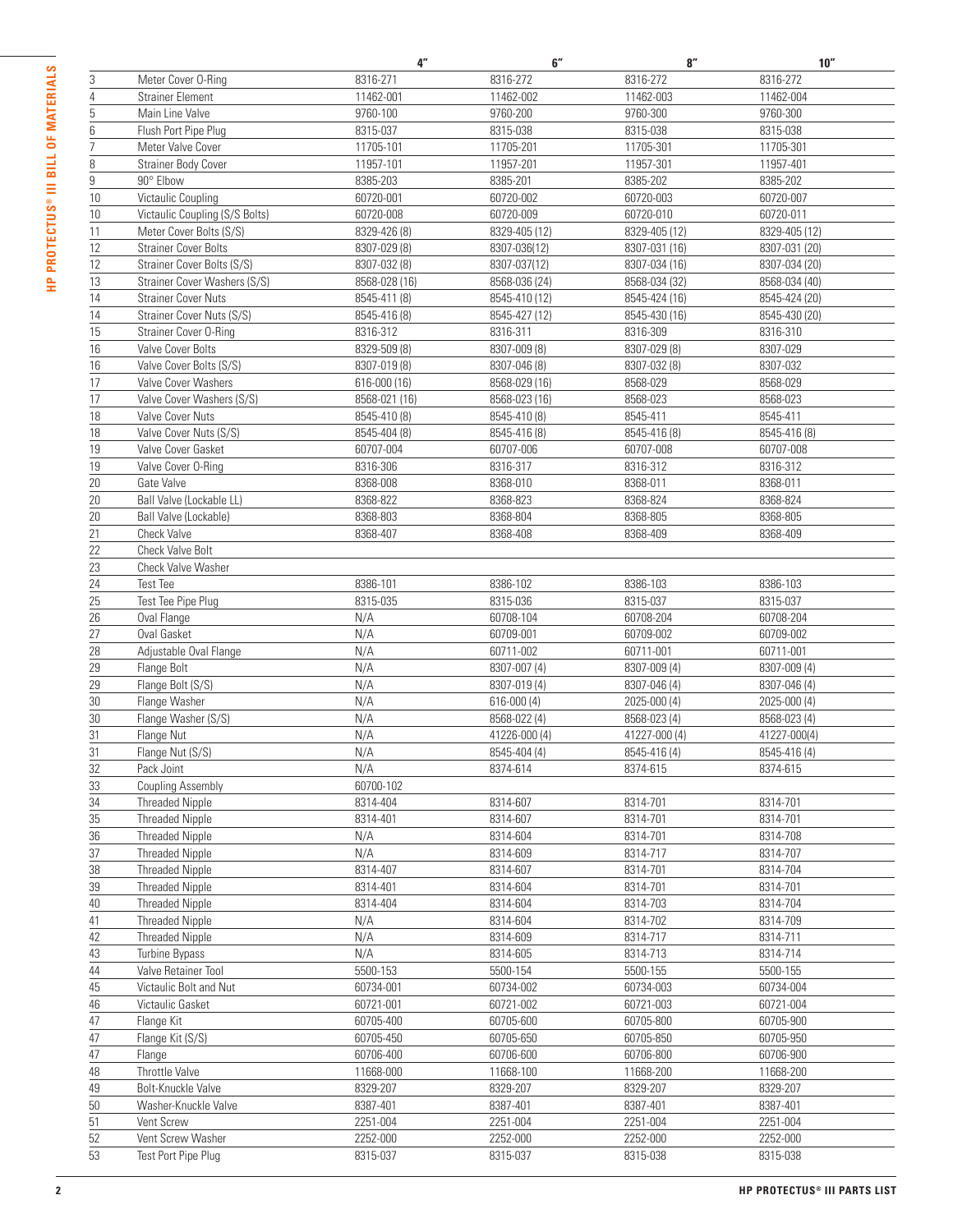